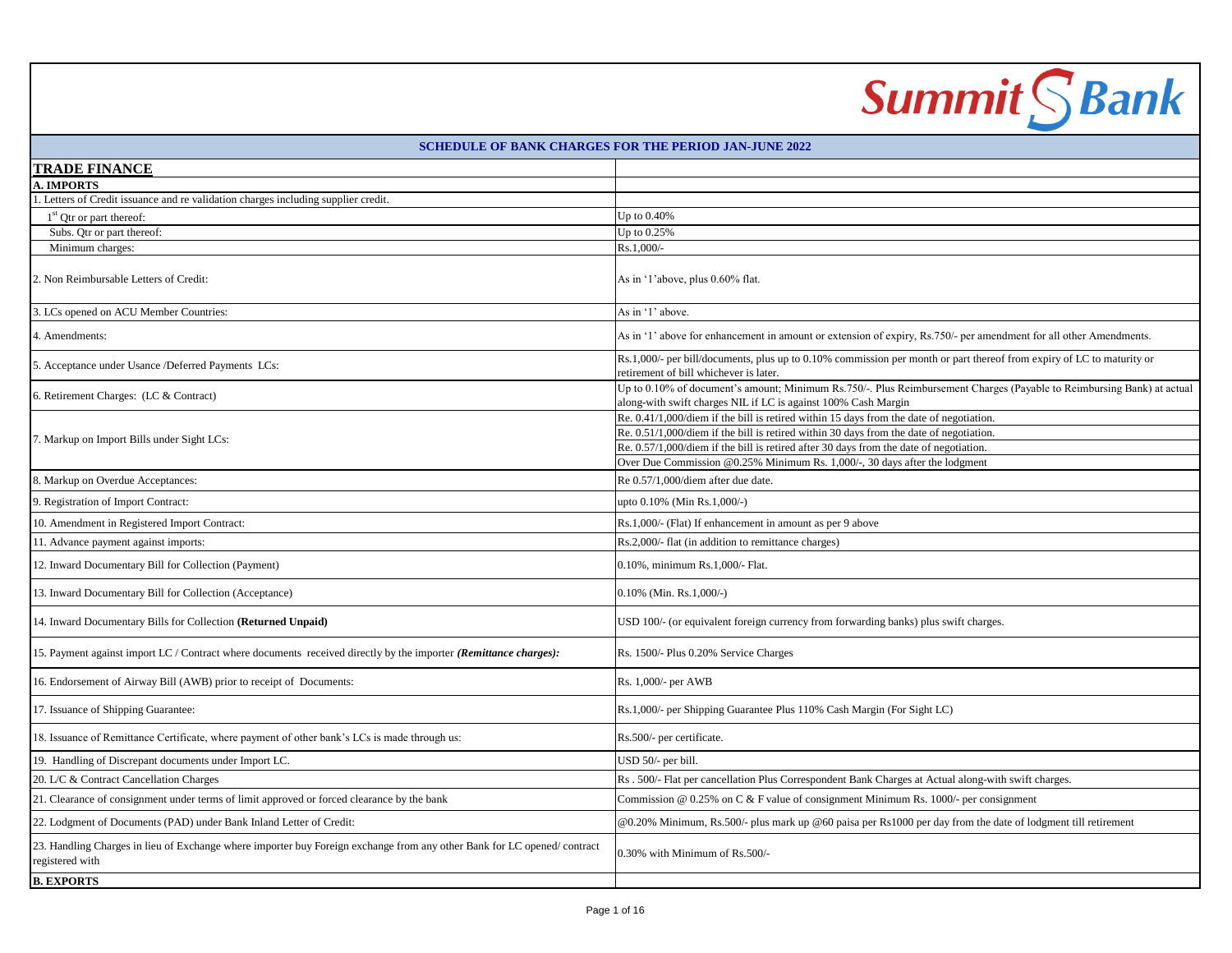|                                                                    | <b>Summit SBank</b>                                                                                                                                               |
|--------------------------------------------------------------------|-------------------------------------------------------------------------------------------------------------------------------------------------------------------|
|                                                                    | <b>SCHEDULE OF BANK CHARGES FOR THE PERIOD JAN-JUNE 2022</b>                                                                                                      |
| Letters of Credit:                                                 |                                                                                                                                                                   |
| a) Advising:                                                       | Rs 1,000/- per LC.                                                                                                                                                |
| b) Amendment Advising:                                             | Rs 500/- per amendment.                                                                                                                                           |
| c) Adding Confirmation on LCs:                                     | Case to case basis depending upon Country & Bank risk, minimum USD 150/- per quarter, payable by Exporter or as applicable.                                       |
| d) Transfer of LC:                                                 | Rs 1000/- plus Swift Charges                                                                                                                                      |
| e) Negotiation of Rupee bills under L/C                            | 0.25%, Minimum Rs.500/-                                                                                                                                           |
| 2. Reimbursement paid to other banks from Vostro Accounts          | Rs.1,000/- per transaction.                                                                                                                                       |
| Processing of documents under LCs restricted on other banks:       | Rs. 500/- per document                                                                                                                                            |
| 4. Handling of Duty Drawback Claims:                               | 0.25% Minimum Rs.500/- per claim.                                                                                                                                 |
| 5. Documentary Collection:                                         | Rs. 300/ per collection.                                                                                                                                          |
| 6. Service Charges on Export Documents:                            | Up to 0.13% on realization.                                                                                                                                       |
| 7. Export Development Surcharge Handling Charges:                  | Rs.80/- per bill realized.                                                                                                                                        |
| 8. Unrealized Documents Negotiated under reserve:                  | Re 0.57/1,000/diem from date of negotiation till recovery from customer.                                                                                          |
| 9. Advance Payment Processing                                      | 0.13%, minimum Rs. 1000/-                                                                                                                                         |
| 10. Research and Development Claim Processing Charges              | Rs. 500/- per Processing                                                                                                                                          |
| 11. Issuance of NOC to other Bank                                  | Rs. 500/- flat per NOC                                                                                                                                            |
| 12. E.E/E.F. Verification Processing Fees:                         | Rs. 1,500/- per case flat                                                                                                                                         |
| 13. Freight Subsidy Handling Charges                               | 0.35% per claim with a minimum of Rs 300/-                                                                                                                        |
| <b>C. LOCAL TRADE</b>                                              |                                                                                                                                                                   |
| 1. Letter of credit Issuance Charges                               |                                                                                                                                                                   |
| $1st$ Qtr or part there of:<br>Subs. Qtr or part thereof:          | Up to 0.40%<br>Up to 0.25%                                                                                                                                        |
| Minimum Charges:                                                   | Rs.1500/-                                                                                                                                                         |
| 2. Amendments:-                                                    | As in '1' above for enhancement in amount or extension of expiry, Rs.750/- per amendment for all other amendments.                                                |
| 3. Acceptances Commission:                                         | Rs.1,000/- per bill/documents, plus up to 0.125 % Commission per month or part thereof from expiry of LC to maturity or<br>retirement of bill whichever is later. |
|                                                                    | Re 0.41/1,000/diem if the bill is retired within 10 days from the date of negotiation.                                                                            |
| 4. Markup on Unpaid Sight Bills & PAD (Payment Against Documents): | Re 0.45/1,000/diem if the bill is retired within 15 days from the date of negotiation.                                                                            |
|                                                                    | Re 0.57/1,000/diem if the bill is retired after 15 days from the date of negotiation.                                                                             |
| 5. Mark up on over due Acceptance:                                 | Re 0.57/1,000/diem after due date.                                                                                                                                |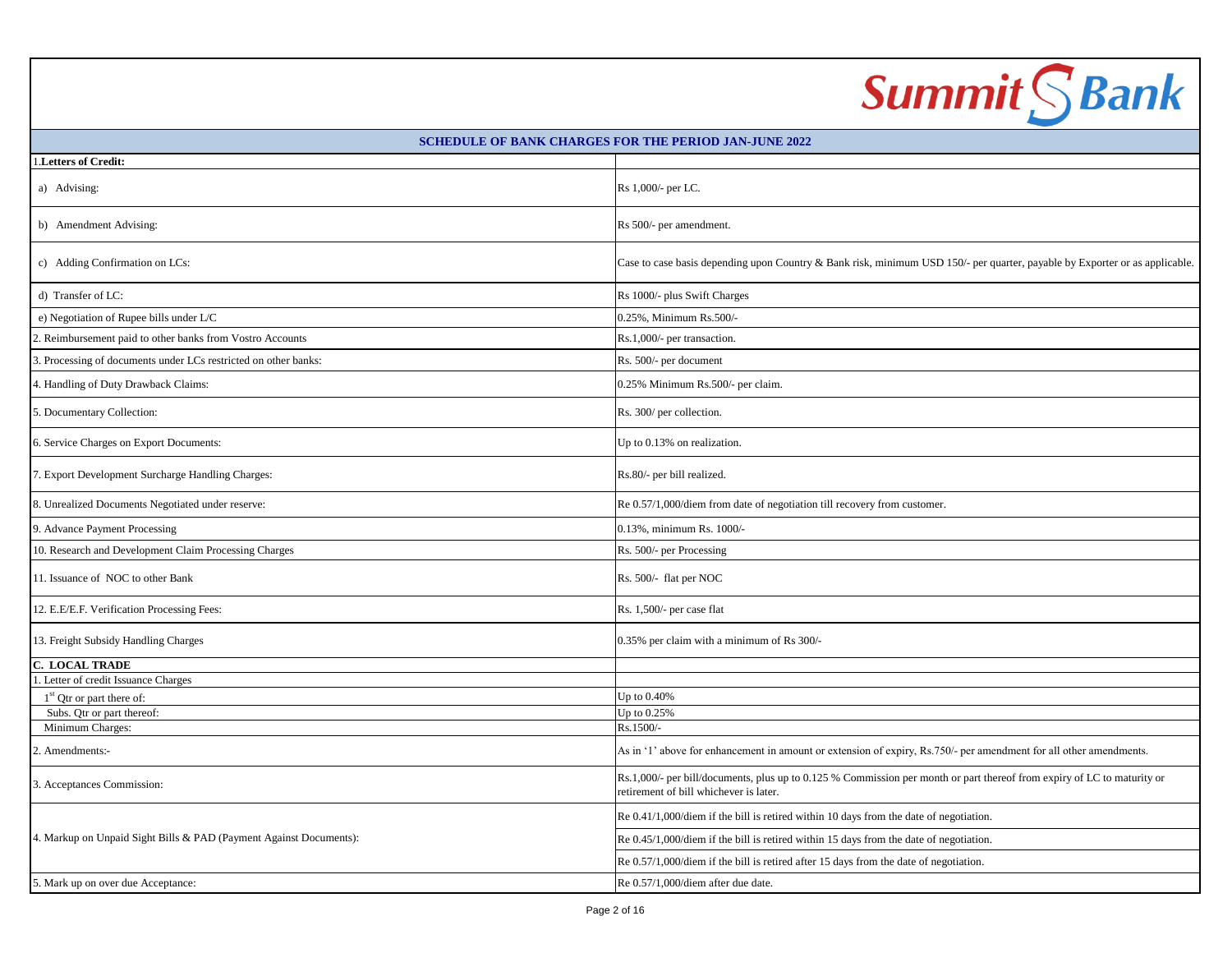|                                                                                                                                | <b>Summit SBank</b>                                                                                                                                                                                                                                                          |
|--------------------------------------------------------------------------------------------------------------------------------|------------------------------------------------------------------------------------------------------------------------------------------------------------------------------------------------------------------------------------------------------------------------------|
|                                                                                                                                | <b>SCHEDULE OF BANK CHARGES FOR THE PERIOD JAN-JUNE 2022</b>                                                                                                                                                                                                                 |
| 6. Negotiation/Retirement Charges:                                                                                             | 0.50% of bill Amount; Minimum Rs.1,000/- per document. Markup on discounting of Sight/Usance bills as per applicable rate<br>on advances/arrangement with the client.                                                                                                        |
| 7. Documentary Collections Inward:                                                                                             | 0.50% per document, Min. Rs.750/-                                                                                                                                                                                                                                            |
| 8. Documentary Collections Outward:                                                                                            | 0.50% per document, Min. Rs.750/-                                                                                                                                                                                                                                            |
| <b>CASH SERVICES</b>                                                                                                           |                                                                                                                                                                                                                                                                              |
| A. FOREIGN REMITTANCES                                                                                                         |                                                                                                                                                                                                                                                                              |
| 1. Outward Telegraphic Transfer & Demand Drafts                                                                                | USD 10/- or equivalent                                                                                                                                                                                                                                                       |
| 2. Cancellation:                                                                                                               |                                                                                                                                                                                                                                                                              |
| a) Demand Drafts (if Original is returned upon cancellation):<br>Demand Draft (if stolen or lost)/Issuance of Duplicate Draft: | USD 5/- or equivalent.<br>USD 10/- or equivalent, upon confirmation of non encashment and completion of formalities.                                                                                                                                                         |
| b) Telegraphic Transfer:                                                                                                       | USD 10/- or equivalent upon receipt of confirmation of non-payment.                                                                                                                                                                                                          |
| 3. Issuance of Encashment Certificates:                                                                                        | Rs.500/- for remittances over 3 months old,<br>Rs.1,000/- for remittances over 2 years old                                                                                                                                                                                   |
| . Remittance against Foreign Currency notes deposited in Foreign Currency Accounts                                             | a) 0.2% if funds remitted locally or abroad within 14 days from date of deposit in Foreign Currency Account. (Charges are not<br>applicable on FC cash withdrawals)<br>b) Also applicable in case of surrender of cash USD notes by exporters against export to Afghanistan. |
| <b>B. FOREIGN COLLECTION</b>                                                                                                   |                                                                                                                                                                                                                                                                              |
| . Outward:                                                                                                                     | USD 10/- or equivalent per collection.                                                                                                                                                                                                                                       |
| 2. Inward                                                                                                                      | USD 5/- or equivalent plus DD/TT Charges as in 'A1' above per instrument                                                                                                                                                                                                     |
| 3. Outward Bills Returned Unpaid:                                                                                              | Rs.750/-                                                                                                                                                                                                                                                                     |
| 4. Issuance of Proceeds Realization Certificates:                                                                              | Rs.500/- per Certificate for remittances over 3 months old, Rs.1,000/- per certificate for remittances over 2 years old.                                                                                                                                                     |
| C. PURCAHSE OF FOREIGN CURRENCY INSTRUMENTS<br>(As per limits prescribed by Prudential Regulations)                            |                                                                                                                                                                                                                                                                              |
| 1. Drafts drawn on first class banks:                                                                                          | 1.0% minimum USD 10/- plus markup at agreed rate.                                                                                                                                                                                                                            |
| Encashment of TCs:                                                                                                             | 1.0% Minimum USD 5/-                                                                                                                                                                                                                                                         |
| 3. Clean Cheques Purchased:                                                                                                    | 1.5%; Minimum USD 10/- plus markup at agreed rate. Full value of the instrument will be recovered if the instrument is<br>returned unpaid.                                                                                                                                   |
| D. FOREIGN EXCHANGE PERMITS & "M" FORM APPROVALS (ALL KINDS)                                                                   |                                                                                                                                                                                                                                                                              |
| 1. Fresh cases:                                                                                                                | Rs.2,000/-                                                                                                                                                                                                                                                                   |
| 2. Per Subsequent Renewal:                                                                                                     | Rs.1,500/-                                                                                                                                                                                                                                                                   |
| 3. "M" Form Processing<br><b>E. LOCAL REMITTANCES</b>                                                                          | Rs.250/-                                                                                                                                                                                                                                                                     |
| 1. Outward Telegraphic Transfer & Demand Drafts                                                                                |                                                                                                                                                                                                                                                                              |
| a) Up to Rs.10,000:                                                                                                            | 0.25%; Min. Rs.25/-                                                                                                                                                                                                                                                          |
| b) Up to Rs.100,000:                                                                                                           | 0.20%; Min. Rs.40/-                                                                                                                                                                                                                                                          |
| c) Up to Rs.1,000,000:                                                                                                         | 0.10%; Min. Rs.200/-                                                                                                                                                                                                                                                         |
|                                                                                                                                |                                                                                                                                                                                                                                                                              |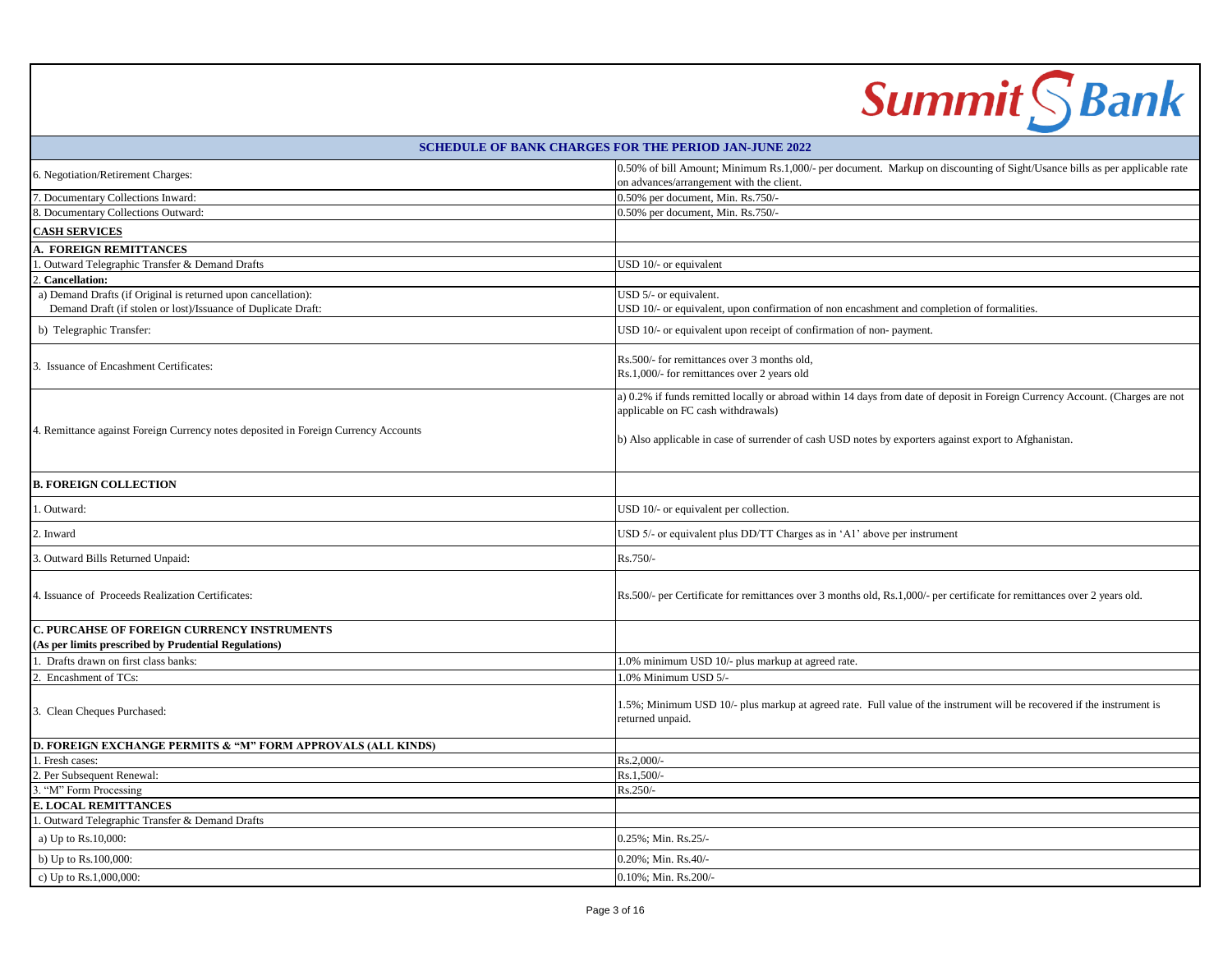|                                                                                                                                   | <b>Summit</b> S Bank                                                                                                                         |
|-----------------------------------------------------------------------------------------------------------------------------------|----------------------------------------------------------------------------------------------------------------------------------------------|
|                                                                                                                                   | <b>SCHEDULE OF BANK CHARGES FOR THE PERIOD JAN-JUNE 2022</b>                                                                                 |
| d) Up to Rs.2,000,000:                                                                                                            | 0.075%; Min. Rs.500/-                                                                                                                        |
| e) Over Rs.2,000,000:                                                                                                             | 0.060%; Min. Rs.500/-                                                                                                                        |
| 2. Issuance of Pay Orders                                                                                                         | Free of Charge.                                                                                                                              |
| 3. Issuance of CDR                                                                                                                | Free of Charge.                                                                                                                              |
| 4. Issuance of Rupee Traveller Cheques                                                                                            | Free for A/c Holders.                                                                                                                        |
| 5. Issuance of Duplicate R.T.C                                                                                                    | Rs.500/- (being processing fee per application).                                                                                             |
| 6. Cancellation:                                                                                                                  |                                                                                                                                              |
| a) Demand Draft (if original is returned upon cancellation):<br>Demand Draft (if stolen or lost)/Issuance of Duplicate<br>Draft): | Rs.250/-<br>Rs.500/- upon confirmation of non encashment and completion of formalities.                                                      |
| b) Telegraphic Transfer:                                                                                                          | Rs.500/- on receipt of re-credit confirmation from paying bank.                                                                              |
| c) Pay Order & CDR (if original is returned upon cancellation):<br>Pay Order & CDR (if stolen or lost)/ Issuance of duplicate)    | Rs.100/-<br>Rs.150/-                                                                                                                         |
| d) Refund in Lieu of Lost R.T.C                                                                                                   | Rs. 500/- per application for refund                                                                                                         |
| <b>F. LOCAL COLLECTION</b>                                                                                                        |                                                                                                                                              |
| 1. Outward:                                                                                                                       | 0.05%; Minimum Rs.100/-                                                                                                                      |
| 2. Outward Return Charges                                                                                                         | Rs.100/-                                                                                                                                     |
| 3. Inward:                                                                                                                        | Rs.100/- plus DD/TT/PO Charges                                                                                                               |
| 4. Inter City Clearing.                                                                                                           | Rs.100/- per Cheque.                                                                                                                         |
| 5. Inter City Return Charges                                                                                                      | Rs.100/- per Cheque.                                                                                                                         |
| <b>G. PURCHASE OF LOCAL CURRENCY INSTRUMENTS</b><br>(as per limits prescribed in Prudential Regulation)                           |                                                                                                                                              |
| . Drafts/PO drawn on First class banks:                                                                                           | 0.25%; Minimum Rs.500/- plus mark up at agreed rate.                                                                                         |
| 2. Clean cheques & other negotiable instruments purchased:                                                                        | 0.50%; Minimum Rs.500/- plus mark up at agreed rate. Full value of the instrument will be recovered if the instrument is<br>returned unpaid. |
| <b>H. ADVANCES</b>                                                                                                                |                                                                                                                                              |
| Legal Counsel:                                                                                                                    |                                                                                                                                              |
| 1. IN-HOUSE LEGAL ASSISTANCE:                                                                                                     | Rs 2,500/- minimum per document / case                                                                                                       |
| <b>OUTSIDE LEGAL ASSISTANCE:</b>                                                                                                  | At Actual                                                                                                                                    |
| 2. Project Examination fee:                                                                                                       | Up to 1% of the facilities requested, where applicable.                                                                                      |
| 3. Arrangement/Syndication Fee:                                                                                                   | As per mutual agreement with the customer.                                                                                                   |
| 4. Documentation Charges:                                                                                                         | At Actual ; plus Rs 1,000/- documents vetting charges                                                                                        |
| 5. Security Maintenance Charges:                                                                                                  | As per actual and where applicable.                                                                                                          |
| 6. Commitment Fees on Funded & Non-Fund Facilities                                                                                | Minimum Rs. 5000/- or as per arrangement                                                                                                     |
| 7. Review Fee (Renewal)                                                                                                           | Minimum Rs. 5000/- or as per arrangement with client                                                                                         |
| 8. Interim review fee for enhancement<br>(Temporary or Permanent) of existing facilities                                          | Rs. 1000/- flat per request.                                                                                                                 |
| a) Mortgages:                                                                                                                     |                                                                                                                                              |
| i. Property Valuation Charges:                                                                                                    | At Actual                                                                                                                                    |
| ii. Insurance                                                                                                                     | At Actual                                                                                                                                    |
| iii. Administrative Charges                                                                                                       | As per actual where applicable.                                                                                                              |
| b) Pledged Stock:                                                                                                                 |                                                                                                                                              |
| Godown Rent:                                                                                                                      | At Actual                                                                                                                                    |
| ii. Godown Staff Salaries:                                                                                                        | At Actual                                                                                                                                    |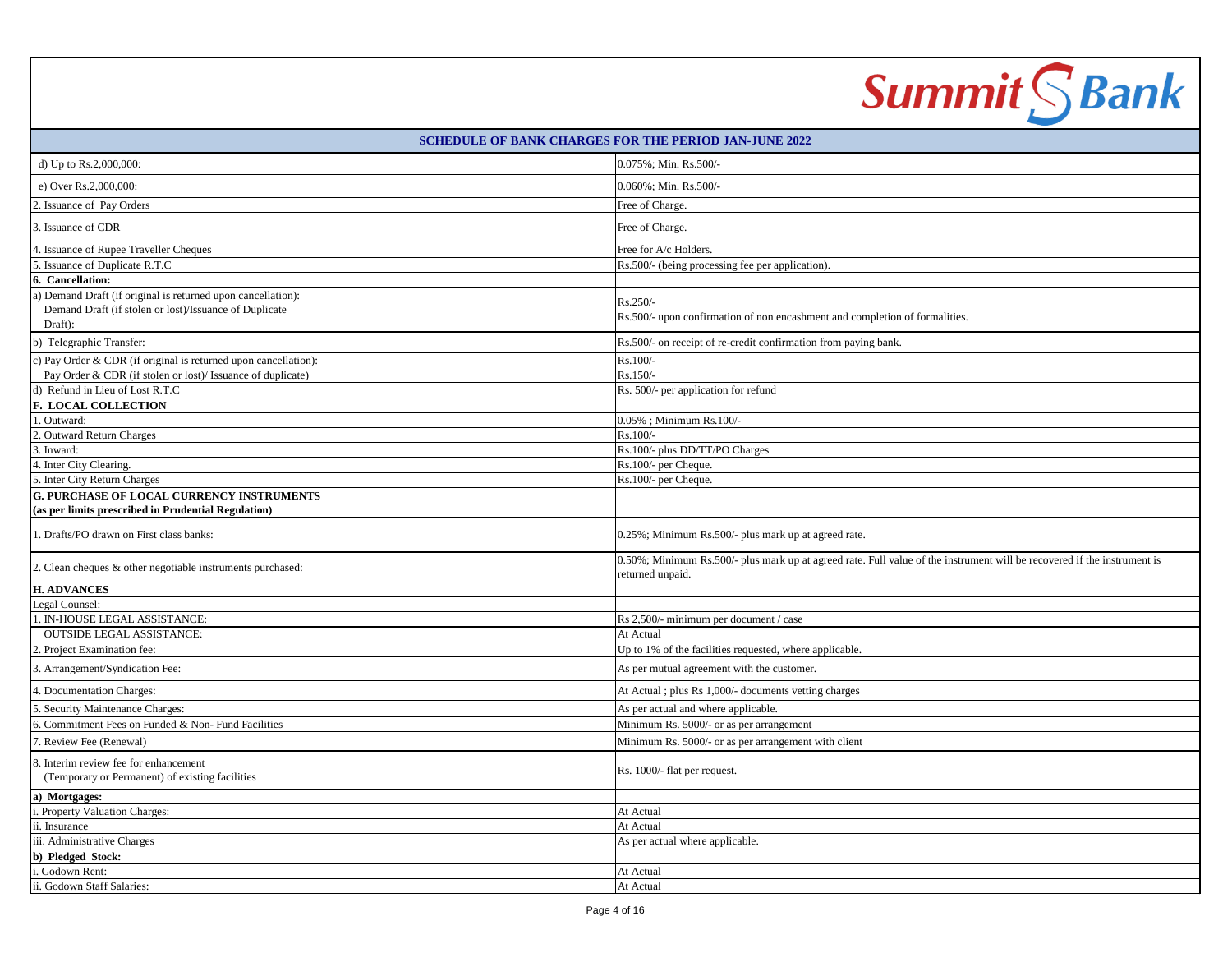|                                                                                                                       | <b>Summit SBank</b>                                                                                                                          |  |
|-----------------------------------------------------------------------------------------------------------------------|----------------------------------------------------------------------------------------------------------------------------------------------|--|
| SCHEDULE OF BANK CHARGES FOR THE PERIOD JAN-JUNE 2022                                                                 |                                                                                                                                              |  |
| iii. Godown Inspection:                                                                                               | At Actual                                                                                                                                    |  |
| v. Delivery Supervision Charges:                                                                                      | At Actual                                                                                                                                    |  |
| . Muccaddam Charges:                                                                                                  | At Actual                                                                                                                                    |  |
| vi. Delivery Order Issuance:                                                                                          | Rs.250/- per delivery order.                                                                                                                 |  |
| vii. Insurance Premium:                                                                                               | At Actual                                                                                                                                    |  |
| c) Hypothecated Securities:                                                                                           |                                                                                                                                              |  |
| Stock Inspection Charges:                                                                                             | At Actual                                                                                                                                    |  |
| ii. Insurance Premium:                                                                                                | At Actual.                                                                                                                                   |  |
| d) Securities and Safe Custody Services:                                                                              |                                                                                                                                              |  |
| i. Account opening and maintenance charges:                                                                           | Rs.1,500/- for individuals, Rs.2,000/- for other customers. Charges per annum, payable up-front.                                             |  |
| ii. Safe Custody - On shares/securities:                                                                              | 0.10% flat, payable up-front, chargeable quarterly on market value (as the case may be) of shares/securities at the start of the<br>quarter. |  |
| iii. Handling -Sale/Purchase of shares/securities:                                                                    | 0.10% flat on market value or cost (as the case may be) of the shares/securities.                                                            |  |
| iv. Handling-Deposit/withdrawal shares/ securities *                                                                  | 0.10% flat on market value or cost (as the case may be) as at date of deposit/withdrawal                                                     |  |
| v. Collection of profit/return/dividends on shares in safe custody *                                                  | 0.10% flat on the amount of profit/return/dividend collected.                                                                                |  |
| vi. Insurance, stamp duty, taxes, brokerages, transfer fee, CDC charges, registration fee, postage & Courier charges: | At Actual                                                                                                                                    |  |
| These services charges do not apply in the case of our financing against shares/securities.                           |                                                                                                                                              |  |
| vii. Search Reports:                                                                                                  | At Actual                                                                                                                                    |  |
| viii. Registration of Loan with SBP:                                                                                  | Rs.3000/-                                                                                                                                    |  |
| e) SME-Product Program Lending Charges:                                                                               |                                                                                                                                              |  |
| i. Renewal/ Review Charges - Working Capital Finance                                                                  | 0.1% or Rs. 10,000/- whichever is higher.                                                                                                    |  |
| ii. Renewal/ Review Charges - Karobar Advance                                                                         | 0.1% or Rs. 10,000/- whichever is higher.                                                                                                    |  |
| iii. Renewal/ Review Charges - Cash Plus                                                                              | 0.5% or Rs. 4,000/- whichever is higher.                                                                                                     |  |
| f) Agriculture Finance                                                                                                |                                                                                                                                              |  |
| Processing Charges                                                                                                    | 1% of the loan amount for fresh & renewal. 0.50% on the enhanced amount.                                                                     |  |
| Documentation charges                                                                                                 | At Actual                                                                                                                                    |  |
| Insurance                                                                                                             | At Actual (Whereas Crop Loan & Live Stock & Dairy customers follow State Bank Insurance Scheme)                                              |  |
| <b>I. GUARANTEES</b>                                                                                                  |                                                                                                                                              |  |
| 1. Issuance, Renewal & Extension Commission                                                                           |                                                                                                                                              |  |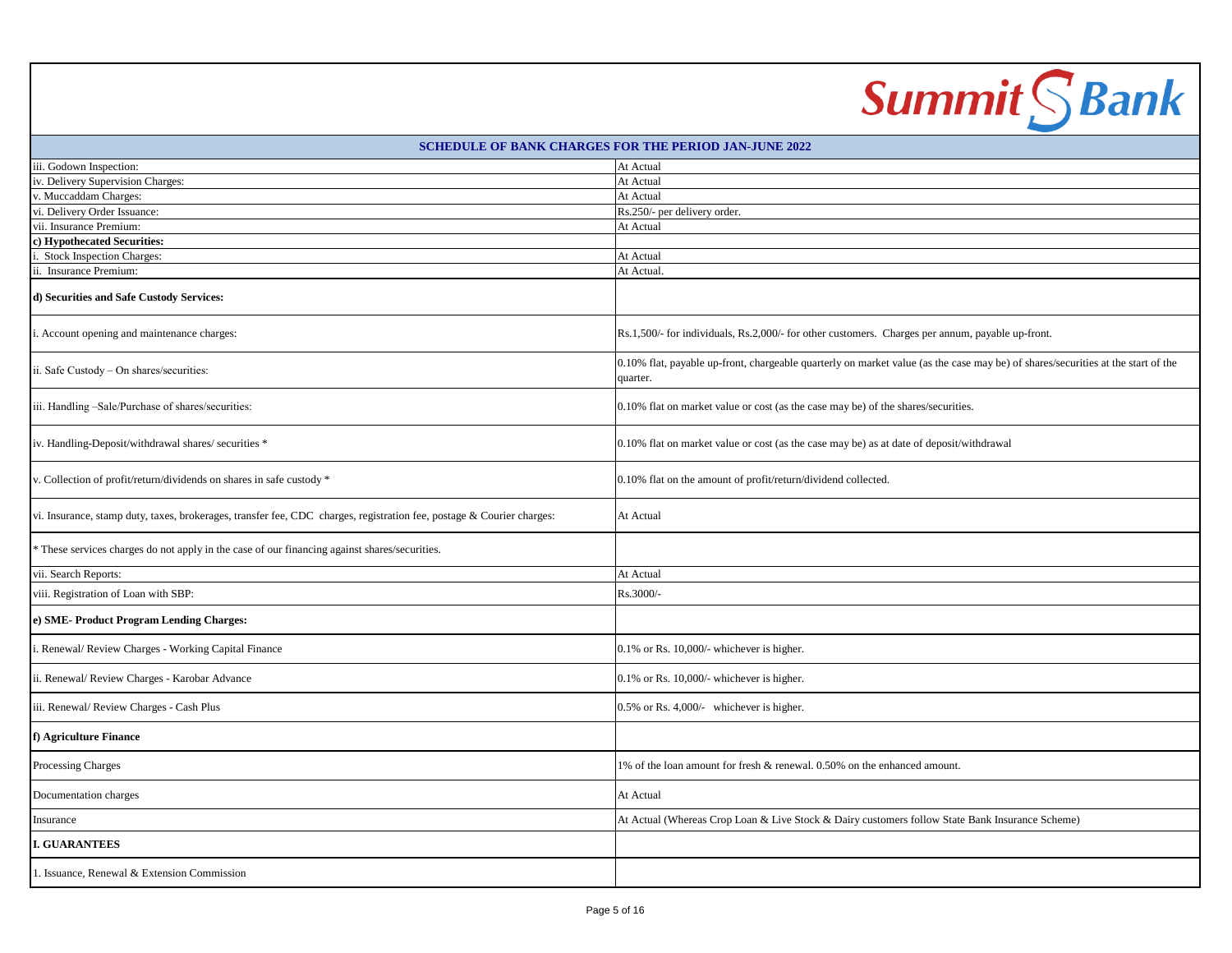|                                                                                                              | <b>Summit SBank</b>                                                                                     |  |
|--------------------------------------------------------------------------------------------------------------|---------------------------------------------------------------------------------------------------------|--|
| <b>SCHEDULE OF BANK CHARGES FOR THE PERIOD JAN-JUNE 2022</b>                                                 |                                                                                                         |  |
| All Guarantees:                                                                                              |                                                                                                         |  |
| Up to $Rs.100M$ :                                                                                            | Up to 0.40% (Per Qtr or part thereof).                                                                  |  |
| Exceeding Rs.100M:                                                                                           | Up to 0.35% (per Qtr or part thereof).                                                                  |  |
| Note: If guarantee secured against 100% Cash margin, the commission charged will be 50% of the above tariff. |                                                                                                         |  |
| 2. Minimum Charges:                                                                                          | Rs.1,500/-                                                                                              |  |
| 3. Amendments:                                                                                               | Rs.500/- per amendment. Enhancement in amount or extension of expiry to be charged as per 1 above.      |  |
| 4. Guarantees Approval from SBP:                                                                             | Rs.1,000/- per case                                                                                     |  |
| <b>J. CONSUMER BANKING</b>                                                                                   |                                                                                                         |  |
| (Consumer Assets Products: Auto, Housing, Personal Loans and Cash Secured Loans)                             |                                                                                                         |  |
| a) Auto Finance:                                                                                             |                                                                                                         |  |
| . Processing Fee.                                                                                            | Rs.7,500/- (New/Used Cars) per case upfront (Non-refundable).                                           |  |
| ii. Vehicles Registration charges:                                                                           | At Actual                                                                                               |  |
| iii. Late payment charges:                                                                                   | Rs. 1200/- Per Late Payment Installment                                                                 |  |
| iv. Early Settlement Charges:                                                                                | Within 01 Year 5% of Outstanding Principal Amount.<br>After 01 Year 3% of Outstanding Principal Amount. |  |
| . Re-possession charges:                                                                                     | Rs. 30,000/- or actual whichever is higher $+$ Tax                                                      |  |
| vi. Cheque Return Charges                                                                                    | Rs.1,000/- per return                                                                                   |  |
| vii. Insurance                                                                                               | As per Actual                                                                                           |  |
| viii. Vehicle Evaluation Charges (used Cars)                                                                 | As per Actual                                                                                           |  |
| ix. Legal notice fee                                                                                         | As per Actual                                                                                           |  |
| x. Advertisement for sale of vehicles repossessed from defaulted client                                      | At actual cost.                                                                                         |  |
| b) Summit Bank Mortgages                                                                                     |                                                                                                         |  |
| . Processing Fee:                                                                                            | 0.05% of Loan Amount or Rs. 5,000/- (Whichever is Higher) Non-Refundable                                |  |
| ii. Income Estimation Charges                                                                                | As per Actual                                                                                           |  |
| iii. Property Appraisal Charges                                                                              | As per Actual                                                                                           |  |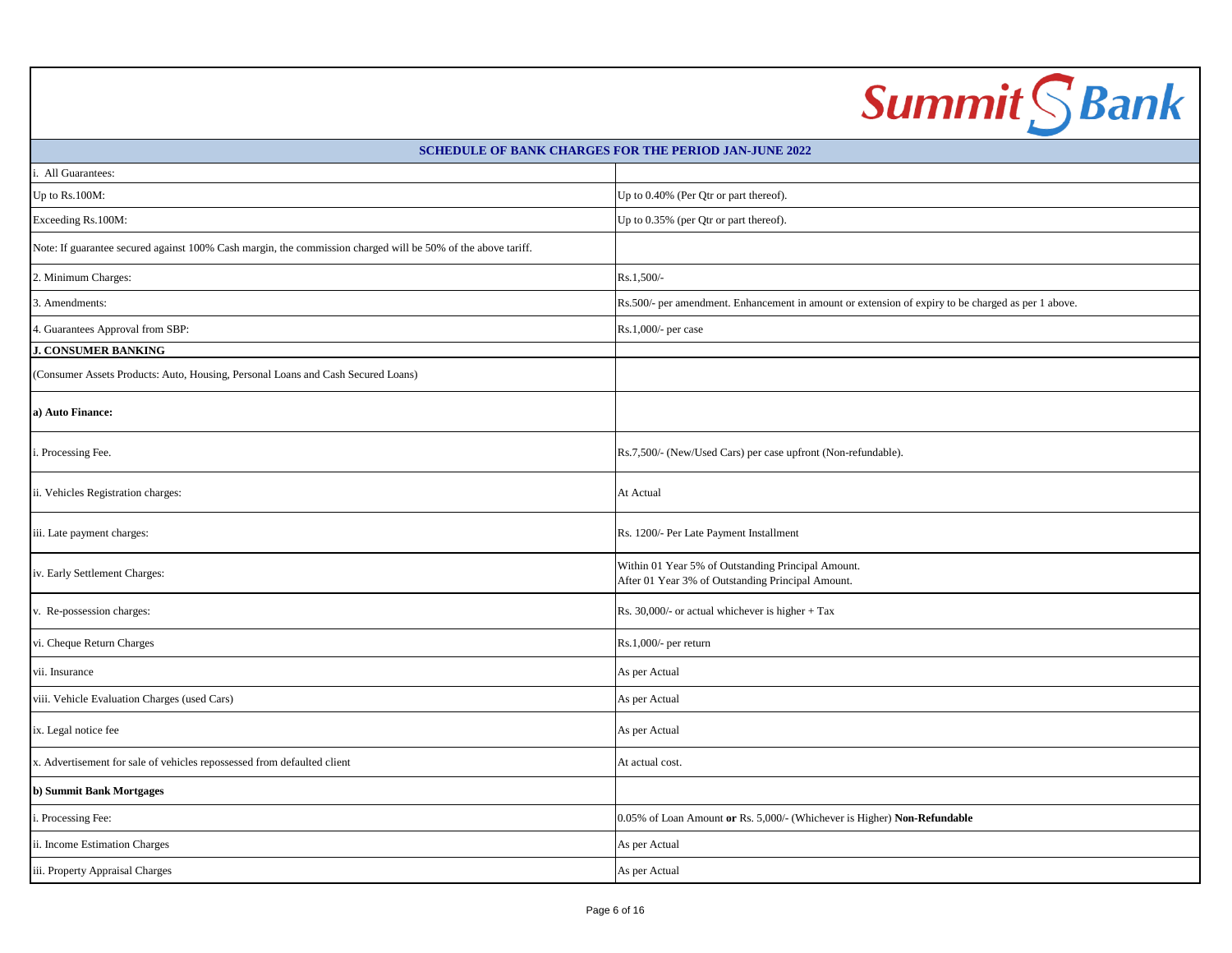| <b>Summit SBank</b>                      |                                                                                                                                                                                                    |  |
|------------------------------------------|----------------------------------------------------------------------------------------------------------------------------------------------------------------------------------------------------|--|
|                                          | <b>SCHEDULE OF BANK CHARGES FOR THE PERIOD JAN-JUNE 2022</b>                                                                                                                                       |  |
| iv. Legal Fee(s):                        |                                                                                                                                                                                                    |  |
| IN-HOUSE LEGAL ASSISTANCE:               | Rs. 2,500/- minimum per document / case                                                                                                                                                            |  |
| <b>OUTSIDE LEGAL ASSISTANCE:</b>         | At Actual                                                                                                                                                                                          |  |
| v. Life and Property Insurance           | As Per Actual                                                                                                                                                                                      |  |
| vi. Late Payment Charges:                | Rs. 1500/- Per Late Payment Installment                                                                                                                                                            |  |
| vii. Cheque Return Charges               | Rs. 500/- Per Return Cheque                                                                                                                                                                        |  |
| Viii. Early Settlement charges:          | 5 % of Out Standing Principal with in 1 year. No penalty will be charged after 1 year if customer pays from own resources . In<br>Case of BTF, 10% of Outstanding Principal Amount will be charged |  |
| c) Personal Loans (Secured & Unsecured): |                                                                                                                                                                                                    |  |
| i) Processing Fee:                       | 1% of the loan amount or Rs.2,000/- (whichever is higher) Non-refundable                                                                                                                           |  |
| ii) Income Estimation Charges            | As Per Actual (Where applicable)                                                                                                                                                                   |  |
| iii) Life Insurance                      | As Per Actual (Where applicable)                                                                                                                                                                   |  |
| iv) Late payment charges:                | Rs. 1000/= Per Late Payment Installment                                                                                                                                                            |  |
| v) Cheque Return Charges                 | Rs.500/- per return Cheque                                                                                                                                                                         |  |
| vi) Early Settlement Charges:            | Within 01 Year 5% of Outstanding Principal Amount<br>After 01 Year 3% of Outstanding Principal Amount                                                                                              |  |
| Vii) Loan Enhancement/Top-up facility    | Rs.1,000/-                                                                                                                                                                                         |  |
| Viii) Legal Fee(s):                      |                                                                                                                                                                                                    |  |
| IN-HOUSE LEGAL ASSISTANCE:               | Rs. 2,500/- minimum per document / case                                                                                                                                                            |  |
| <b>OUTSIDE LEGAL ASSISTANCE:</b>         | At Actual                                                                                                                                                                                          |  |
| d) Loan Against Gold & Gold Ornament     |                                                                                                                                                                                                    |  |
| Processing Charges                       | Rs.1500/-                                                                                                                                                                                          |  |
| Valuation charges by gold Smith          | At Actual. Minimum Rs. 500/-                                                                                                                                                                       |  |
| <b>Documentation Charges</b>             | At Actual                                                                                                                                                                                          |  |
| <b>Insurance Charges</b>                 | At Actual                                                                                                                                                                                          |  |
| Early Settlement Charges                 | Nil.                                                                                                                                                                                               |  |
| K. CORPORATE/SME LEASING                 |                                                                                                                                                                                                    |  |
| i. Processing Fee:                       | 1% per case upfront or negotiable on customer to customer basis.                                                                                                                                   |  |
| ii. Document Charges:                    | At Actual                                                                                                                                                                                          |  |
| iii. Commitment Charges:                 | 0.5% per quarter on un-disbursed commitments or negotiable on customer to customer basis.                                                                                                          |  |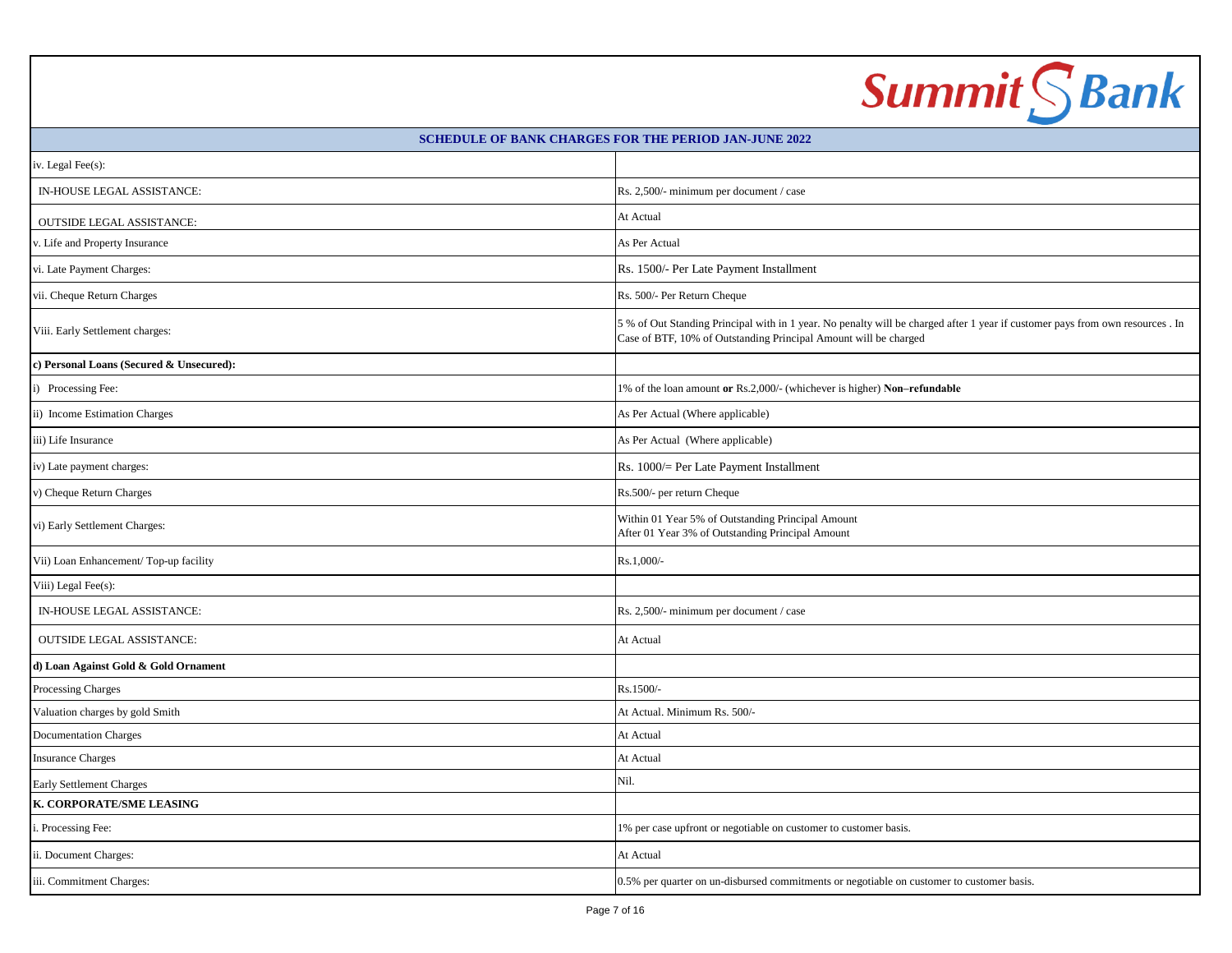|                                                                                                          | <b>Summit SBank</b>                                                                                                                           |
|----------------------------------------------------------------------------------------------------------|-----------------------------------------------------------------------------------------------------------------------------------------------|
|                                                                                                          | <b>SCHEDULE OF BANK CHARGES FOR THE PERIOD JAN-JUNE 2022</b>                                                                                  |
| iv. Vehicle Registration Charges:                                                                        | At Actual                                                                                                                                     |
| . Late payment Charges                                                                                   | Re. 1/1,000/diem or negotiable on customer to customer basis                                                                                  |
| vi. Early Settlement charges                                                                             | Up to 5% of principal amount outstanding or negotiable on customer to customer basis.                                                         |
| vii. Repossession Charges:                                                                               | At actual as advised by repossession agencies.                                                                                                |
| viii. Legal Expenses:                                                                                    | As per actual, borne by the bank.                                                                                                             |
| ix. Cheques returned unpaid                                                                              | Rs.1,000/-                                                                                                                                    |
| x. Advertisement for sale of Articles repossessed from defaulted clients                                 | At actual cost.                                                                                                                               |
| a) PM Youth Business Loan:                                                                               |                                                                                                                                               |
| () Service charges                                                                                       | Rs.100 (Non-refundable)                                                                                                                       |
| MISCELLANEOUS CHARGES                                                                                    |                                                                                                                                               |
| <b>Summit Advantage Account:</b>                                                                         |                                                                                                                                               |
| Processing Fee Against RF Facility                                                                       | Rs. 500/-                                                                                                                                     |
| <b>Summit Classic Current Account:</b>                                                                   |                                                                                                                                               |
| Wellness Card (Health Insurance Charges):                                                                |                                                                                                                                               |
| Plan A                                                                                                   | Rs.167/- Per month per person will be applicable (i.e.Rs.2,000 p.a) in case of Non-maintenance of monthly average balance Rs.<br>250,000/-.   |
| Plan B                                                                                                   | Rs. 125/- Per month per person will be applicable (i.e. Rs.1,500 p.a) in case of Non-maintenance of monthly average balance<br>Rs. 100,000/-. |
| Plan C                                                                                                   | Rs. 83/- Per month per person will be applicable (i.e. Rs.1,000 p.a) in case of Non-maintenance of monthly average balance<br>Rs.50,000/-.    |
| 3. Summit Senior Citizen Account:                                                                        |                                                                                                                                               |
| Balance requirement                                                                                      | No Minimum balance is applicable.                                                                                                             |
| Cheque book issuance charges                                                                             | Free                                                                                                                                          |
| 4. Asaan Account                                                                                         |                                                                                                                                               |
| Cheque book issuance charges<br>5. Investor Portfolio Securities Account: (IPS)                          | Rs. 7/- per leaf plus government levies if any                                                                                                |
| Security Movement (To & From another bank)                                                               |                                                                                                                                               |
| Security (Buy/Sell)                                                                                      | PKR 500 per transaction FED will be applicable<br>PKR 500 per transaction FED will be applicable                                              |
| <b>Account Maintenance</b>                                                                               | PKR 200 per month FED will be applicable                                                                                                      |
| Collection Coupon from SBP (PIBs)                                                                        | No Charges                                                                                                                                    |
|                                                                                                          |                                                                                                                                               |
| 6. Fund Transfer / Funds Out Flow (3rd party) Using RTGS.                                                | Charges Payable to**<br>SMBL Share of Charges **<br>Total per**                                                                               |
|                                                                                                          | <b>SBP</b> Per Transaction<br>Per Transaction<br>Transaction                                                                                  |
| i) MT 103 Facility<br>(Minimum amount through RTGS is Rs. 1 Million & Above)<br>Transaction Time Window* |                                                                                                                                               |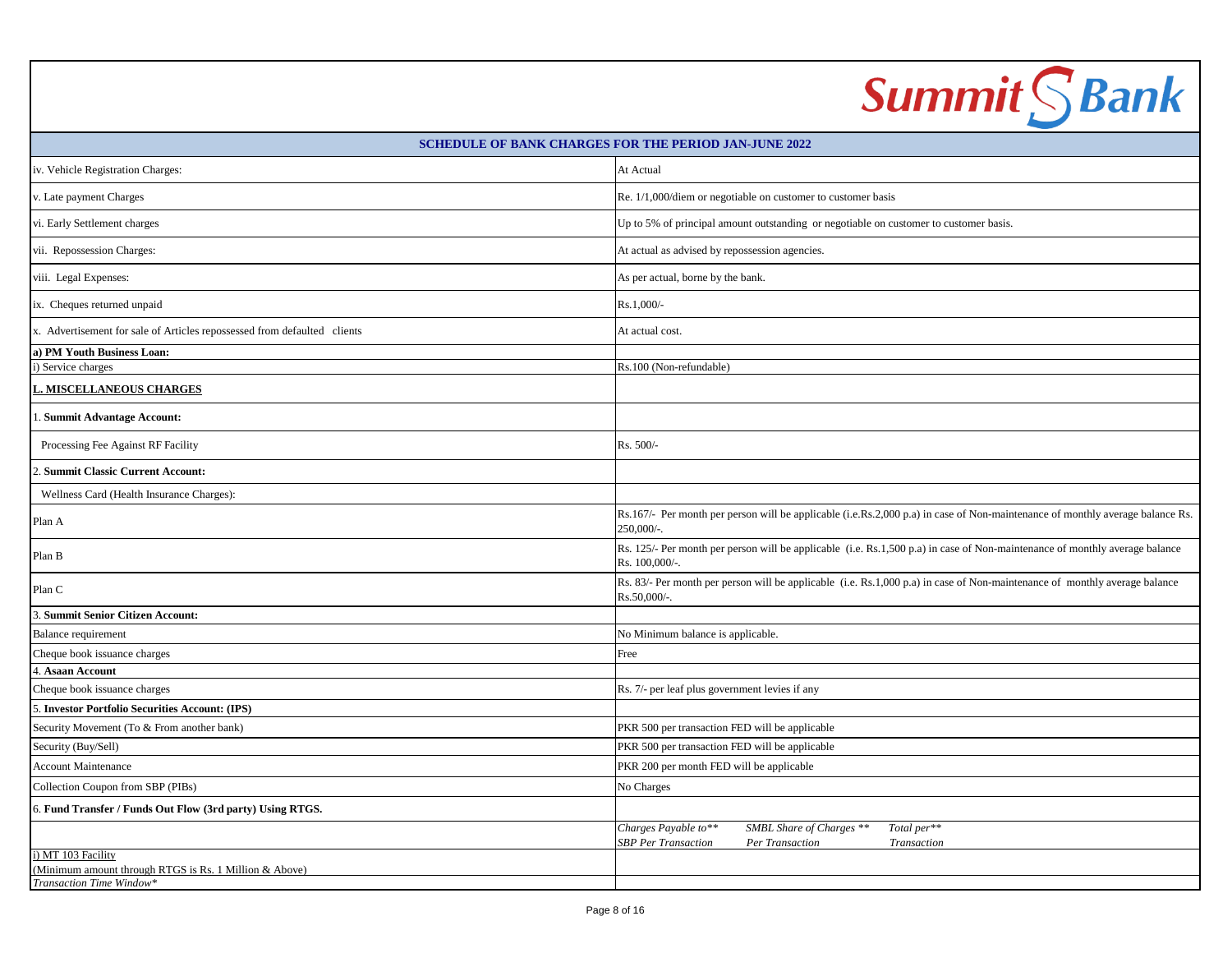|                                                                                                                                            | <b>Summit</b> S Bank                                                                                                                                                                                                           |
|--------------------------------------------------------------------------------------------------------------------------------------------|--------------------------------------------------------------------------------------------------------------------------------------------------------------------------------------------------------------------------------|
|                                                                                                                                            | <b>SCHEDULE OF BANK CHARGES FOR THE PERIOD JAN-JUNE 2022</b>                                                                                                                                                                   |
| 9:00 AM to 1:00 PM                                                                                                                         | Rs. 200/<br>Rs. 220/- $**$<br>Rs. 20/-                                                                                                                                                                                         |
| 1:00 PM to 3:00 PM                                                                                                                         | Rs. 330/-**<br>Rs. 300/<br>Rs. 30/-                                                                                                                                                                                            |
| 3:00 PM to 4:00 PM                                                                                                                         | Rs. 500/-<br>Rs. 550/-**<br>$Rs. 50/-$                                                                                                                                                                                         |
|                                                                                                                                            | FED will be applicable                                                                                                                                                                                                         |
| ii) MT 102 Facility                                                                                                                        |                                                                                                                                                                                                                                |
| (Minimum amount through RTGS is Rs 100,000/- to Rs 999,999)<br>Transaction Time Window*                                                    |                                                                                                                                                                                                                                |
| 9:00 AM to 4:00 PM                                                                                                                         | Rs. 25/-<br>Rs. 25/-<br>Rs. $50/-$ **                                                                                                                                                                                          |
|                                                                                                                                            | FED will be applicable                                                                                                                                                                                                         |
| Note: Time schedule are as per five working days of a week i.e. Monday to Friday. The timing and charges may change as per SBP guidelines. |                                                                                                                                                                                                                                |
|                                                                                                                                            |                                                                                                                                                                                                                                |
|                                                                                                                                            | ** Charges on RTGS customer transfers (MT 102 & MT 103) have been waived in light of SBP Instruction on "Measures to Limit the Spread of Corona Virus (COVID-19) by Promoting the use of Digital Payment Services" till furthe |
| 7. Standing Instruction Charges:                                                                                                           | Rs.100/- per transaction (apart from other applicable charges).                                                                                                                                                                |
| 8. Minimum Balance Charges:                                                                                                                | No Minimum balance charges shall be applicable on all types of Deposit Accounts. However, the customer shall be required to<br>maintain minimum balance as per schedule below:                                                 |
| Type of Account                                                                                                                            | Monthly Minimum<br><b>Balance Requirement</b>                                                                                                                                                                                  |
| Current<br>Rupee                                                                                                                           | 10,000                                                                                                                                                                                                                         |
| Saving<br>Rupee                                                                                                                            | No Minimum balance is applicable.                                                                                                                                                                                              |
| Others<br>Rupee                                                                                                                            | 5,000                                                                                                                                                                                                                          |
| F.C.<br>Current                                                                                                                            | \$1,500                                                                                                                                                                                                                        |
| F.C.<br>Saving                                                                                                                             | \$1,000                                                                                                                                                                                                                        |
| F.C.<br>Others                                                                                                                             | \$1,000                                                                                                                                                                                                                        |
| Note: The bank at its discretion may close any account not maintaining the required minimum balance.                                       |                                                                                                                                                                                                                                |
| 9. Cheques returned unpaid:                                                                                                                |                                                                                                                                                                                                                                |
| a) Return of Cheque presented to us in case of insufficient funds in the account                                                           | Rs. 500/- per cheque to be recovered from the drawer's account on best effort basis (In all cases i.e. Cash, Clearing, Transfer<br>Delivery & Cash Transfer).                                                                  |
| b) Outward Clearing Cheques Returned unpaid:                                                                                               | Nil.                                                                                                                                                                                                                           |
| 10. Stop Payment of Cheques:                                                                                                               | Rs. 500/- per cheque,<br>Rs. 500/- for multiple cheques per instruction                                                                                                                                                        |
| 11. Duplicate Statement of Account:                                                                                                        | Rs. $35/-$ including F.E.D per statement (e.g Rs. $30.20 + 4.80$ )                                                                                                                                                             |
| 12. Statements of Account issued other than at standard frequencies                                                                        | Rs. 35/- including F.E.D per statement                                                                                                                                                                                         |
| 13. Account Balance / Account Activity Certificates / Balance Confirmations:                                                               | Rs.300/- per certificate                                                                                                                                                                                                       |
| 14. Issuance of Credit Reports:                                                                                                            | Rs.300/- per report, recoverable from account holder or correspondent bank, as applicable.                                                                                                                                     |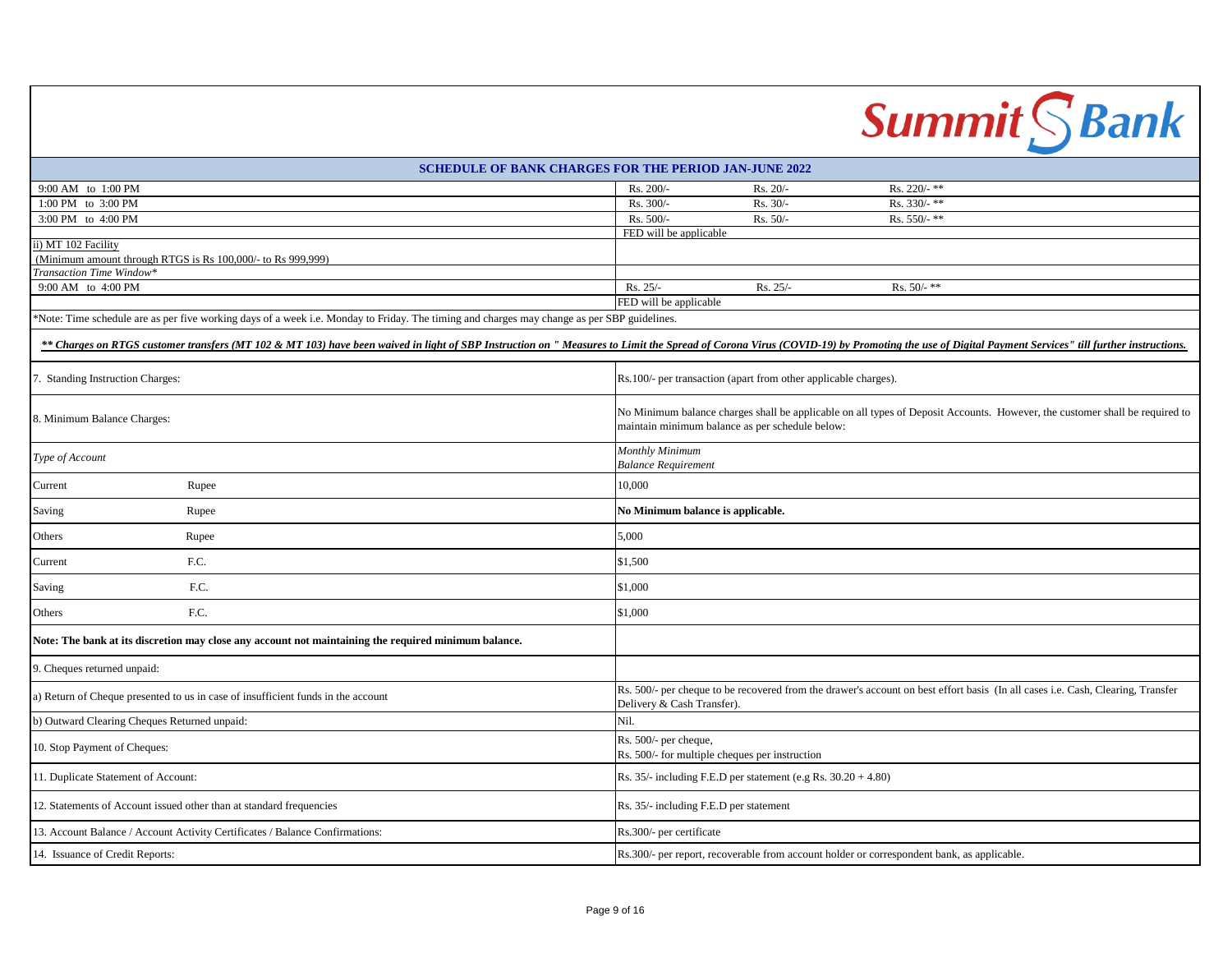# Summit S Bank

### **SCHEDULE OF BANK CHARGES FOR THE PERIOD JAN-JUNE 2022**

| 15. Cheque Book Issuance & Destruction:                 | Rs. 7/- per leaf plus government levies if any. (Free for Summit Senior Citizen Account).<br>In case, customer fails to collect cheque book within 90 days from respective Branch, cheque book will be shredded and above<br>mentioned charges will be recovered. (Except for Summit Senior Citizen Account). |
|---------------------------------------------------------|---------------------------------------------------------------------------------------------------------------------------------------------------------------------------------------------------------------------------------------------------------------------------------------------------------------|
| 16. Cheque Book Dispatch:                               | Rs.100/- per book plus postage/courier charges                                                                                                                                                                                                                                                                |
| 17. Account closing charges:                            | NIL.                                                                                                                                                                                                                                                                                                          |
| 18. Cash Collection Services:                           | Rs.1,000/- per collection plus cost of security arrangement.                                                                                                                                                                                                                                                  |
| 19. Corporate Salary Disbursement:                      | As per arrangement OR<br>Rs. 50/- per employee salary disbursement plus one time setup fee.                                                                                                                                                                                                                   |
| 20. Same Day Clearing Charges                           | Rs.200/- per cheque                                                                                                                                                                                                                                                                                           |
| 21. Third Party Test verification charges:              | Rs.250/- per test                                                                                                                                                                                                                                                                                             |
| 22. Online banking Cash/Clearing Transactions:          | Free                                                                                                                                                                                                                                                                                                          |
| 23. Use of ATM at bank machines:                        | Free                                                                                                                                                                                                                                                                                                          |
| 24. Use of ATM at shared switch:                        | As per actual applicable as levied by the relevant bank.                                                                                                                                                                                                                                                      |
| 25. Hold Mail Charges                                   | Rs.1,000/- per half year                                                                                                                                                                                                                                                                                      |
| 26. Obtaining Trade Related Credit Reports              | At Actual                                                                                                                                                                                                                                                                                                     |
| 27. Old Record Information Charges                      | Rs. 300/- per transaction.                                                                                                                                                                                                                                                                                    |
| 28. Dividend Warrant Payment and Processing             | Commission @ 0.03% plus actual amount of Postage/Courier charges, subject to negotiation of rate based on volume of<br>business.                                                                                                                                                                              |
| 29. Mandate - Banker to the Issue Services              | As per arrangement                                                                                                                                                                                                                                                                                            |
| 30. Corporate Collection (Hospitals, Fuel Stations etc) | As per arrangement                                                                                                                                                                                                                                                                                            |
| M. TELECOMMUNICATION CHARGES                            |                                                                                                                                                                                                                                                                                                               |
| 1. Swift:                                               |                                                                                                                                                                                                                                                                                                               |
| a) Import LCs:                                          | Full Text:<br>Rs.1,500/-<br>Rs.700/-<br>Short Text:<br>Rs.700/-<br>Amendments:                                                                                                                                                                                                                                |
| b) Swift Transfers:                                     | Foreign TTs:<br>USD 15/or equivalent<br>Local TTs:<br>$Rs.200/-$                                                                                                                                                                                                                                              |
| c) Others:                                              | Rs.700/-                                                                                                                                                                                                                                                                                                      |
| 2. Courier:                                             | Rs.2,500/- or actual whichever is higher<br>International:<br>Rs.100/-<br>Inter City:<br>Intra City:<br>$Rs.35/-$                                                                                                                                                                                             |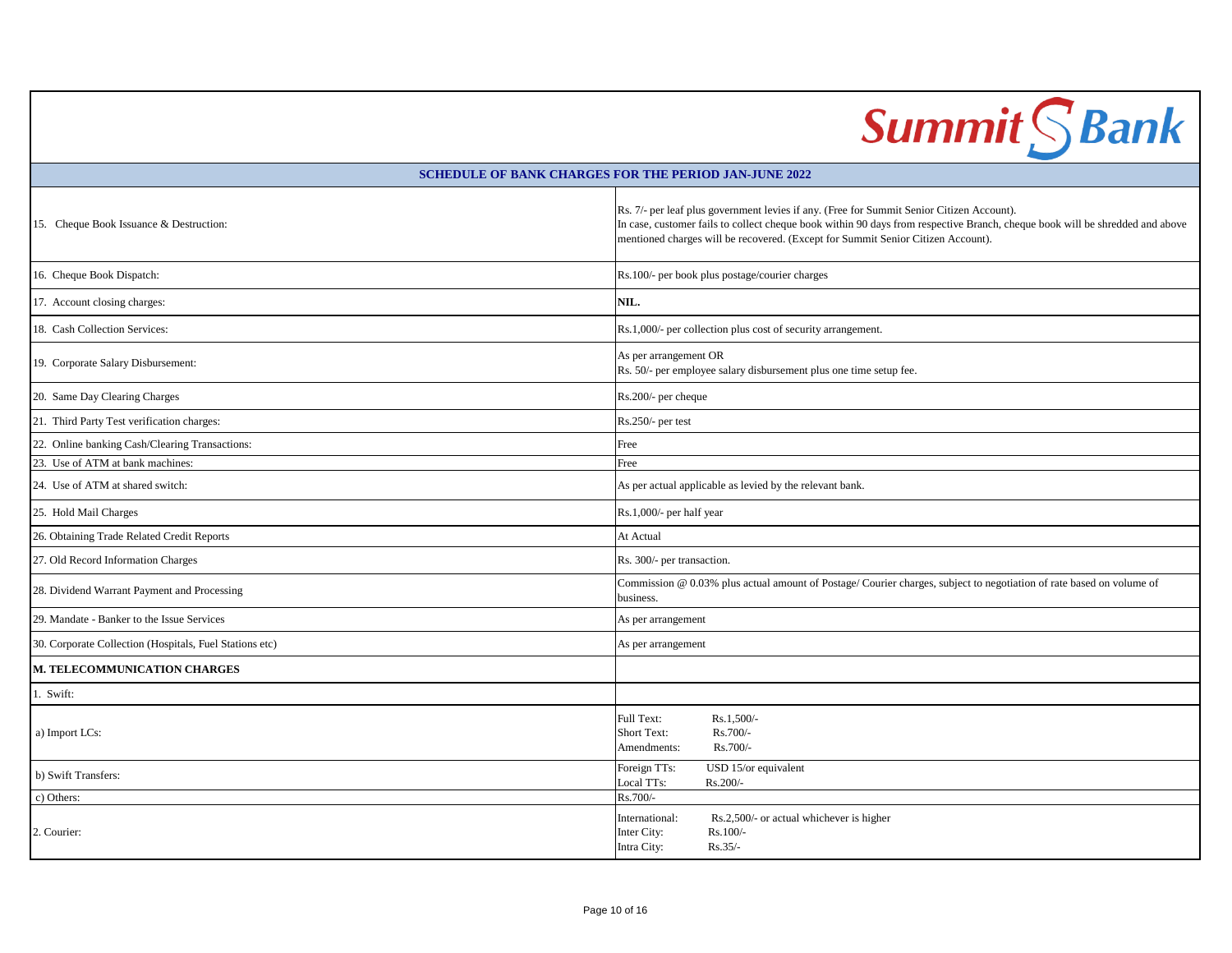|                                                                                                                                                         |                                                                                                                                           |                                                                                                  | <b>Summit SBank</b>                                                                                                            |
|---------------------------------------------------------------------------------------------------------------------------------------------------------|-------------------------------------------------------------------------------------------------------------------------------------------|--------------------------------------------------------------------------------------------------|--------------------------------------------------------------------------------------------------------------------------------|
| <b>SCHEDULE OF BANK CHARGES FOR THE PERIOD JAN-JUNE 2022</b>                                                                                            |                                                                                                                                           |                                                                                                  |                                                                                                                                |
| 3. Postage:                                                                                                                                             | <b>International</b><br><b>Export Documents:</b><br>Others-Registered:<br>Others-Ordinary:<br><b>Domestic</b><br>Registered:<br>Ordinary: | At Actual<br>At Actual<br>At Actual<br>$Rs.50/-$<br>$Rs.25/-$                                    |                                                                                                                                |
| 4. Fax (per page):                                                                                                                                      | Local:<br>Foreign:                                                                                                                        | Rs.100/-<br>Rs.200/-                                                                             |                                                                                                                                |
| 5. Telephones:                                                                                                                                          |                                                                                                                                           |                                                                                                  | Estimated actual charges, depending upon the length of call; minimum Rs.200/-.                                                 |
| N. LOCKERS*                                                                                                                                             |                                                                                                                                           |                                                                                                  |                                                                                                                                |
| a) Rent                                                                                                                                                 | Small:<br>Medium:<br>Large:<br>Extra large:                                                                                               | Rs. 1,500/- per annum<br>Rs. 3,000/- per annum<br>Rs. 4,000/- per annum<br>Rs. 5,000/- per annum |                                                                                                                                |
| b) Key Deposit (in advance to be refunded on termination):                                                                                              | Small:<br>Medium:<br>Large:<br>Extra Large:                                                                                               | Rs. 3,000/-<br>Rs. 6,000/-<br>Rs. 9,000/-<br>Rs. 10,000/-                                        |                                                                                                                                |
| Zero Rental Lockers : Locker rent will be waived for the customers maintaining Key Deposit as under during tenancy period. (Refundable on termination): |                                                                                                                                           |                                                                                                  |                                                                                                                                |
|                                                                                                                                                         | Small:<br>Medium:<br>Large:<br>Extra Large:                                                                                               | Rs.20,000/-<br>Rs.40,000/-<br>Rs.60,000/-<br>Rs 70,000/-                                         |                                                                                                                                |
| c) Late fee (Locker rent):                                                                                                                              | Rs. 150/- for Small,<br>Rs. 200/- for Medium,<br>Rs. 300/- for Large &                                                                    |                                                                                                  | Rs. 500/- for Extra Large Per month with grace period of one month.                                                            |
| d) Breaking Charges:                                                                                                                                    | As per actual plus Rs.1,000/-                                                                                                             |                                                                                                  |                                                                                                                                |
| e) Locker Insurance Charges                                                                                                                             |                                                                                                                                           |                                                                                                  | Insurance coverage upto the limit prescribed below for each size of locker will be provided free of cost to the locker holder. |
| <b>Insurance Coverage</b>                                                                                                                               | Small:<br>Medium:<br>Large:<br>Extra Large:                                                                                               | Rs. 500,000/-<br>Rs. 1000,000/-<br>Rs. 1500,000/-<br>Rs. 2000,000/-                              |                                                                                                                                |
| Note:* Locker Facility is available at designated Branches only, for assistance please contact @ 021-111-124-365.                                       |                                                                                                                                           |                                                                                                  |                                                                                                                                |
| <b>O. DEBIT CARD CHARGES</b>                                                                                                                            |                                                                                                                                           |                                                                                                  |                                                                                                                                |
| <b>Classic/Gold Charges</b>                                                                                                                             | <b>Classic</b>                                                                                                                            |                                                                                                  | Gold                                                                                                                           |
| <b>Initial Deposit Requirement</b>                                                                                                                      | $\rm N/A$                                                                                                                                 |                                                                                                  | Rs. 500,000                                                                                                                    |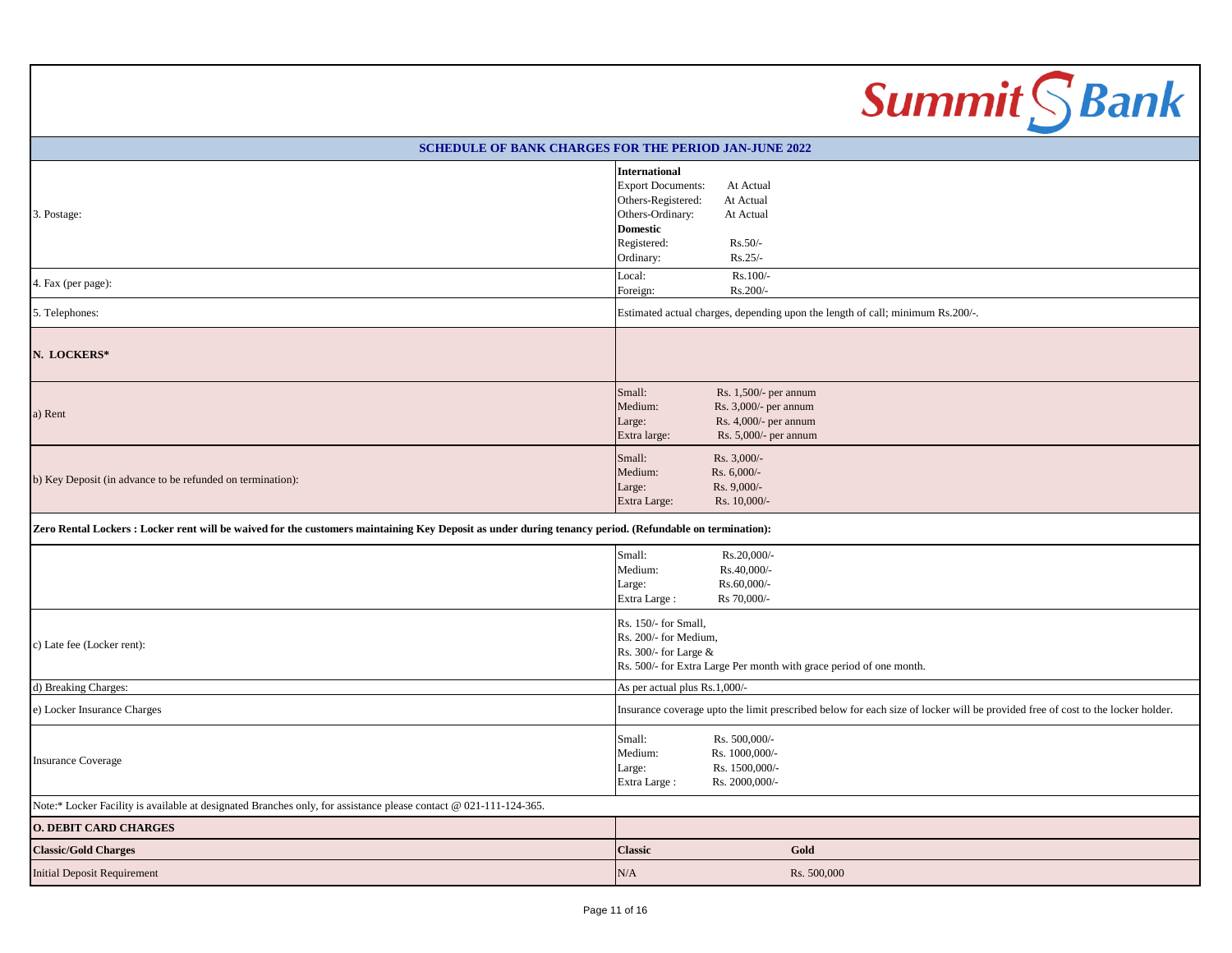|                                                                                                            | <b>Summit SBank</b>                                                                                                                                                                                                                                          |  |
|------------------------------------------------------------------------------------------------------------|--------------------------------------------------------------------------------------------------------------------------------------------------------------------------------------------------------------------------------------------------------------|--|
| <b>SCHEDULE OF BANK CHARGES FOR THE PERIOD JAN-JUNE 2022</b>                                               |                                                                                                                                                                                                                                                              |  |
| Annual Card Fee *(Primary Card -UnionPay International Card) - EMV:                                        | $Rs 700 + FED$<br>Rs 1000 +FED                                                                                                                                                                                                                               |  |
| Annual Card Fee (Supplementary Card - UnionPay International Card) - EMV:                                  | $Rs 600 + FED$<br><b>Rs 800 +FED</b>                                                                                                                                                                                                                         |  |
| Annual Card Fee *(Primary Card -MASTER) - EMV:                                                             | $Rs 800 + FED$<br>Rs 1000 +FED                                                                                                                                                                                                                               |  |
| Annual Card Fee (Supplementary Card - MASTER) - EMV                                                        | $Rs 800 + FED$<br>Rs 1000 +FED                                                                                                                                                                                                                               |  |
| *Annual Fees are waived for the first year of card operation. This applies to Supplementary cards as well. |                                                                                                                                                                                                                                                              |  |
| Replacement Cards -EMV (UnionPay International Card) & MASTER CARD)                                        |                                                                                                                                                                                                                                                              |  |
| Tier upgrade:                                                                                              | Free<br>Free                                                                                                                                                                                                                                                 |  |
| Lost or stolen:                                                                                            | $Rs 700 + FED$<br>Rs 1000 +FED (UnionPay International Card Primary)<br>$Rs 600 + FED$<br>Rs 800 +FED (UnionPay International Card Supplementary<br>$Rs 800 + FED$<br>Rs 1000 +FED (Master Primary)<br>$Rs 800 + FED$<br>Rs 1000 +FED (Master Supplementary) |  |
| Expired card replacement:                                                                                  | Free<br>Free                                                                                                                                                                                                                                                 |  |
| <b>Local Transactions:</b>                                                                                 |                                                                                                                                                                                                                                                              |  |
| Cash Withdrawal Fee (Summit Bank Customer on Summit Bank ATM)                                              | Free                                                                                                                                                                                                                                                         |  |
| Cash Withdrawal Fee (Summit Bank Customer on 1Link Switch ATM)                                             | Rs.18.75/-                                                                                                                                                                                                                                                   |  |
| Receipt on other ATM Cash Withdrawal (Summit Bank Customer on 1Link Switch ATM)                            | Rs.2.50/-                                                                                                                                                                                                                                                    |  |
| Cash Withdrawal Fee (Summit Bank Customer on Mnet Switch ATM)                                              | Rs. 15/-<br>or at Actual                                                                                                                                                                                                                                     |  |
| Cash Withdrawal Fee (Summit Bank Customer on White Label ATM)                                              | $Rs.50/-$                                                                                                                                                                                                                                                    |  |
| Balance Inquiry Fee (Summit Bank Customer on Summit Bank ATM)                                              | Free                                                                                                                                                                                                                                                         |  |
| Balance Inquiry Fee (Summit Bank Customer on 1Link Switch ATM)                                             | Rs. 2.5/- per Transaction                                                                                                                                                                                                                                    |  |
| Balance Inquiry Fee (Summit Bank Customer on Mnet Switch ATM)                                              | 5/- or at Actual                                                                                                                                                                                                                                             |  |
| Balance Inquiry Fee (Summit Bank Customer on White Label ATM)                                              | Rs.5/- or at Actual                                                                                                                                                                                                                                          |  |
| Title Fetch charges for Non-Banking Entities                                                               | $Rs.5/-$                                                                                                                                                                                                                                                     |  |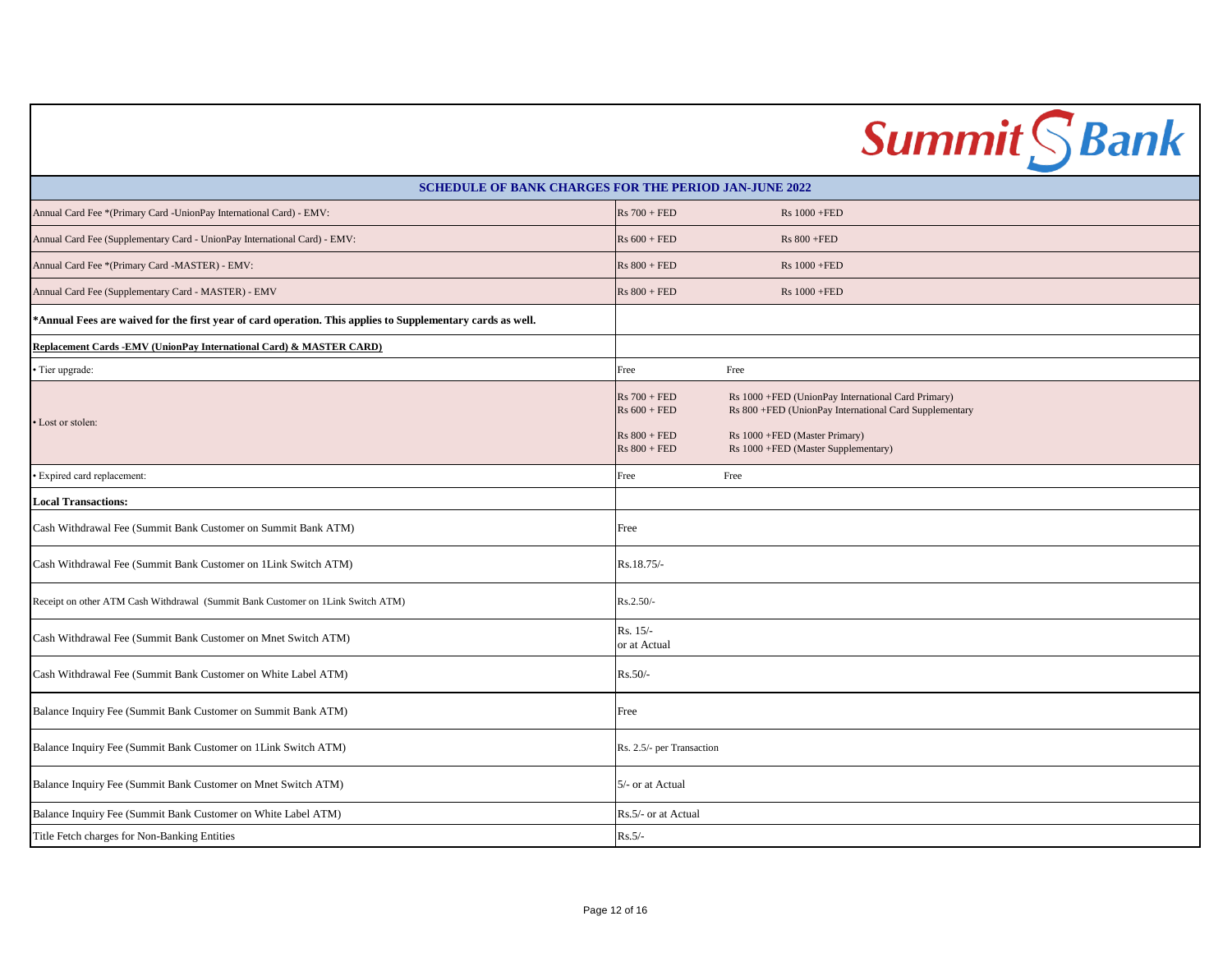| <b>Summit SBank</b>                                                                                               |                                                                                                                                                                                                                                                                                                                                                           |  |
|-------------------------------------------------------------------------------------------------------------------|-----------------------------------------------------------------------------------------------------------------------------------------------------------------------------------------------------------------------------------------------------------------------------------------------------------------------------------------------------------|--|
| <b>SCHEDULE OF BANK CHARGES FOR THE PERIOD JAN-JUNE 2022</b>                                                      |                                                                                                                                                                                                                                                                                                                                                           |  |
| Switch Dispute Resolution (SDRS) Charges                                                                          | $Rs.15/-*$<br>* Note:<br>• In ATM/POS dispute, re-dispute & debit authority transactions, etc., charges shall apply to Acquirer for valid dispute.<br>• In ATM/POS dispute & re-dispute transactions, etc., charges shall apply to Issuer for in-valid dispute.<br>• In 1IBFT dispute, re-dispute & debit authority transactions etc. charges shall apply |  |
| <b>International Transactions</b>                                                                                 |                                                                                                                                                                                                                                                                                                                                                           |  |
| Cash Withdrawal                                                                                                   | 4% or Minimum Rs 400/-                                                                                                                                                                                                                                                                                                                                    |  |
| POS Transactions                                                                                                  | 4% or Minimum Rs 400/-                                                                                                                                                                                                                                                                                                                                    |  |
| <b>Balance Inquiry</b>                                                                                            | Rs. 200/- per transaction at all international locations.                                                                                                                                                                                                                                                                                                 |  |
| <b>Online Collection of Government Taxes &amp; Duties</b>                                                         | Charges Eliminated as per SBP instruction FD circular No. 04 of 2019                                                                                                                                                                                                                                                                                      |  |
| <b>Transaction Slab</b>                                                                                           |                                                                                                                                                                                                                                                                                                                                                           |  |
| $0 - 100,000$                                                                                                     | Rs. 10/- Charges Eliminated as per SBP instruction FD circular No. 04 of 2019                                                                                                                                                                                                                                                                             |  |
| $100,001 - 1,000,000$                                                                                             | Rs. 20/- Charges Eliminated as per SBP instruction FD circular No. 04 of 2019                                                                                                                                                                                                                                                                             |  |
| Above 1000,000                                                                                                    | Rs. 50/- Charges Eliminated as per SBP instruction FD circular No. 04 of 2019                                                                                                                                                                                                                                                                             |  |
| <b>Transaction Retrieval / Charge Back</b>                                                                        |                                                                                                                                                                                                                                                                                                                                                           |  |
| <b>Local Transactions</b>                                                                                         | Gold<br>Classic<br>Rs. $250/-$ *<br>Rs. 250/-*<br>*Plus Actual UnionPay International Card/Master                                                                                                                                                                                                                                                         |  |
| <b>International Transactions</b>                                                                                 | $Rs. 500/-$ *<br>Rs. 500*<br>*Plus Actual UnionPay International Card/Master                                                                                                                                                                                                                                                                              |  |
| <b>Arbitration Charge back</b>                                                                                    | <b>USD500*</b><br><b>USD500*</b><br>or as per actual charges of UnionPay International Card/Master                                                                                                                                                                                                                                                        |  |
| <b>Other Card - ATM CARD CHARGES</b>                                                                              |                                                                                                                                                                                                                                                                                                                                                           |  |
| Issuance / Annual Payroll ATM Card                                                                                | Free                                                                                                                                                                                                                                                                                                                                                      |  |
| Re issuance Payroll ATM Card (Lost / Stolen)                                                                      | Rs. 125/-                                                                                                                                                                                                                                                                                                                                                 |  |
| P. e-Alert charges - eAlerts to all ADC transactions to registered mobile phone numbers and valid email addresses | Free                                                                                                                                                                                                                                                                                                                                                      |  |
| <b>Q. SMS Banking Charges</b>                                                                                     | Rs. $40 + FED$ per month or Rs $480 + FED$ per annum                                                                                                                                                                                                                                                                                                      |  |
| R. e-Banking (Internet Banking)                                                                                   | Free                                                                                                                                                                                                                                                                                                                                                      |  |
| Kuickpay - via ATM, web, Mobile App                                                                               | Free                                                                                                                                                                                                                                                                                                                                                      |  |
| PayFast-eCommerce Payment                                                                                         | Free                                                                                                                                                                                                                                                                                                                                                      |  |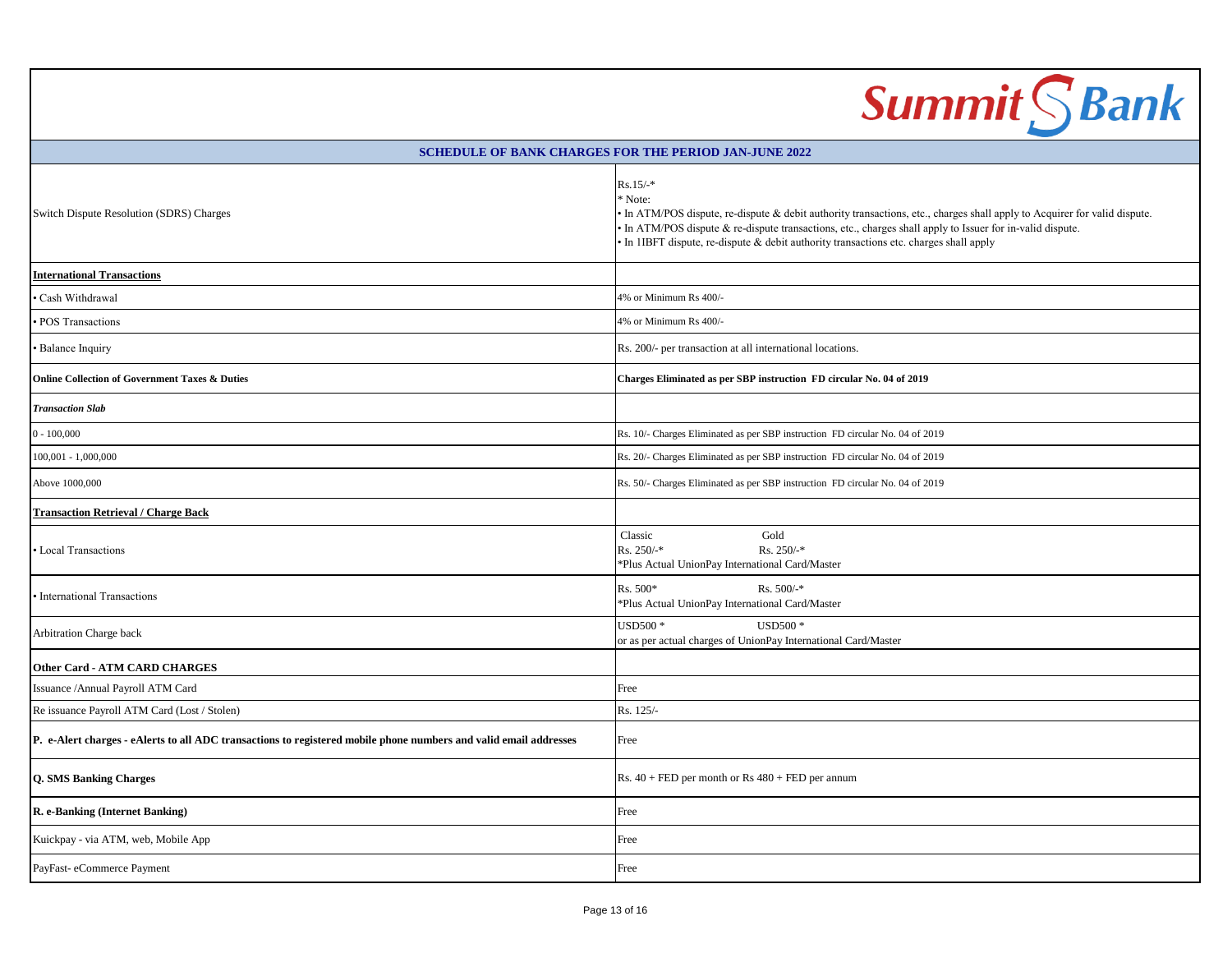|                                                                                                                                      | <b>Summit SBank</b>                                                                                                                                                                                                                                                                                                                                                                                            |  |
|--------------------------------------------------------------------------------------------------------------------------------------|----------------------------------------------------------------------------------------------------------------------------------------------------------------------------------------------------------------------------------------------------------------------------------------------------------------------------------------------------------------------------------------------------------------|--|
| <b>SCHEDULE OF BANK CHARGES FOR THE PERIOD JAN-JUNE 2022</b>                                                                         |                                                                                                                                                                                                                                                                                                                                                                                                                |  |
| Daraz.Pk<br>Offering token payment for daraz.pk under 1link biller and also payment via Net Connect (internet Banking).              | Free                                                                                                                                                                                                                                                                                                                                                                                                           |  |
| S. Summit Mobile App                                                                                                                 |                                                                                                                                                                                                                                                                                                                                                                                                                |  |
| <b>QR</b> Payment                                                                                                                    | Free                                                                                                                                                                                                                                                                                                                                                                                                           |  |
| T. Mobile Recharge (Air-time purchase) through ATM, Web, Mobile & Contact Center                                                     | Free (Charges Waived)                                                                                                                                                                                                                                                                                                                                                                                          |  |
| Fund Transfer (within Summit Bank) through ATM, Web, Mobile & Contact Center                                                         | Free                                                                                                                                                                                                                                                                                                                                                                                                           |  |
| IBFT (Inter-Bank Fund Transfer) through ATM, Web, Mobile & Contact Center                                                            | Free IBFT services to individual customers up to, at least, a minimum aggregate sending limit of Rs. 25,000 per month/per<br>account,<br>For transactions exceeding monthly aggregated limit of Rs. 25,000 per account, a transaction fee of 0.1% of the transaction<br>amount or Rs200, whichever is lower will be charged to the customer.<br>These charges are inclusive of all applicable FED/Service tax. |  |
| Title Fetch charges for Inter Bank fund transfer (IBFT such as through ATM, Internet Banking, Summit Mobile (App) and Ufone<br>USSD) | $Rs. 1/-$                                                                                                                                                                                                                                                                                                                                                                                                      |  |
| *Home Remittance<br>*eDividend                                                                                                       | Free<br>Free                                                                                                                                                                                                                                                                                                                                                                                                   |  |
| UBP (Utility Bill Payment) through ATM, Web, Mobile & Contact Center                                                                 | Free                                                                                                                                                                                                                                                                                                                                                                                                           |  |
| Card Bills Payments through ATM, Web, Mobile & Contact Center                                                                        | Free                                                                                                                                                                                                                                                                                                                                                                                                           |  |
| U. 1Bill Payment via ATM, Web, Mobile App                                                                                            | Free                                                                                                                                                                                                                                                                                                                                                                                                           |  |
| V. Prize Bond Claim Charges                                                                                                          | CIT charges (at actual) $+$ Rs. 750 excluding FED                                                                                                                                                                                                                                                                                                                                                              |  |
| <b>W. Basic Banking Account</b>                                                                                                      |                                                                                                                                                                                                                                                                                                                                                                                                                |  |
| Type of Account                                                                                                                      | Current (Non-remunerative)                                                                                                                                                                                                                                                                                                                                                                                     |  |
| Minimum Initial Balance                                                                                                              | <b>No Minimum Balance Require</b>                                                                                                                                                                                                                                                                                                                                                                              |  |
| Minimum Balance Requirement                                                                                                          | None                                                                                                                                                                                                                                                                                                                                                                                                           |  |
| Minimum Balance Charges                                                                                                              | None                                                                                                                                                                                                                                                                                                                                                                                                           |  |
| Free Counter Transactions                                                                                                            | Unlimited                                                                                                                                                                                                                                                                                                                                                                                                      |  |
| Free ATM Transaction                                                                                                                 | Free on Summit Bank ATMs                                                                                                                                                                                                                                                                                                                                                                                       |  |
| <b>Statement of Account Frequency</b>                                                                                                | Annual                                                                                                                                                                                                                                                                                                                                                                                                         |  |
| <b>WAIVER OF CHARGES*</b>                                                                                                            |                                                                                                                                                                                                                                                                                                                                                                                                                |  |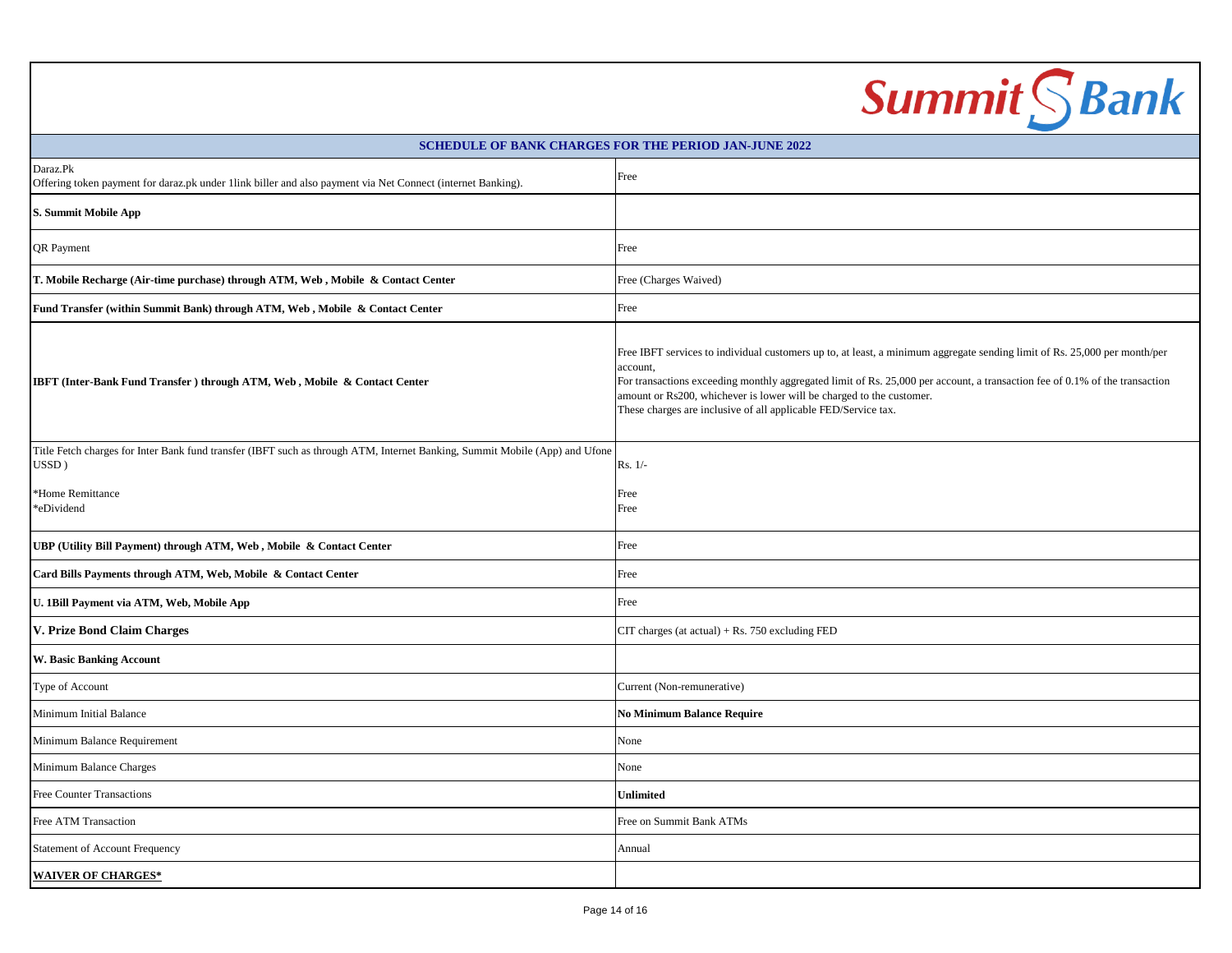## **Summit SBank**

### **SCHEDULE OF BANK CHARGES FOR THE PERIOD JAN-JUNE 2022**

Postage, Courier, Telephone, Telex and Fax Charges will not be recovered from account holders maintaining an average monthly balance of Rs.0.050 million or equivalent in non-interest/non-profit bearing accounts, or an aver or equivalent in interest / profit bearing accounts, or an average balance of Rs.2.5 million or equivalent in Daily Product Accounts. For the purposes of determination of exemption, previous month's average balance should type of transactions will also not be deducted from such customers.

| 1. Pay Order, Demand Draft, CDR Issuance and Cancellation                                                                                                                                                                                   |  |
|---------------------------------------------------------------------------------------------------------------------------------------------------------------------------------------------------------------------------------------------|--|
| 2.Outward Remittances-Local & Foreign*                                                                                                                                                                                                      |  |
| 3. Inward Remittances -Local & Foreign                                                                                                                                                                                                      |  |
| 4. Collection of Local & Foreign Currency Cheques                                                                                                                                                                                           |  |
| 5. Statement of Accounts                                                                                                                                                                                                                    |  |
| 6.Returned Cheques                                                                                                                                                                                                                          |  |
| 7. Stop Payment of Cheques                                                                                                                                                                                                                  |  |
| 8. Standing Instruction Fee                                                                                                                                                                                                                 |  |
| 9. Issuance of Balance Confirmation Statement/ Certificate                                                                                                                                                                                  |  |
| 10. Delivery of Cheque books by Registered Mail                                                                                                                                                                                             |  |
| 11.Issuance of Withdrawals Slips                                                                                                                                                                                                            |  |
| 12.M Form Approval                                                                                                                                                                                                                          |  |
| 13. Cash Collection Services if collection is equivalent to Rs.0.500 million and/or above                                                                                                                                                   |  |
| 14.Same day clearing charges                                                                                                                                                                                                                |  |
| 15. Cheque Book issuance charges.                                                                                                                                                                                                           |  |
| 16.Hold Mail Charges                                                                                                                                                                                                                        |  |
| a). Summit Bank Staff is also exempted from all charges*                                                                                                                                                                                    |  |
| b). The under mentioned categories are exempted from levy of account opening, maintenance and closing charges. Moreover, there is no initial balance required for opening of accounts of under mentioned categories as per dir<br>Pakistan. |  |
| i) Students                                                                                                                                                                                                                                 |  |
| ii) Mustahiqueen of zakat                                                                                                                                                                                                                   |  |
| iii) Senior Citizen                                                                                                                                                                                                                         |  |
| iv) Employees of government / semi government institutions for salary and pension purposes including widows/children of deceased employees eligible for family pension/benevolent fund grant etc.                                           |  |
| *however, out of pocket expenses will be recovered.                                                                                                                                                                                         |  |
| c). While calculating average balances for eligibility of waiver of charges, balances in all accounts of a Group or family shall be accounted for Hamara Family Savings A/C only.                                                           |  |